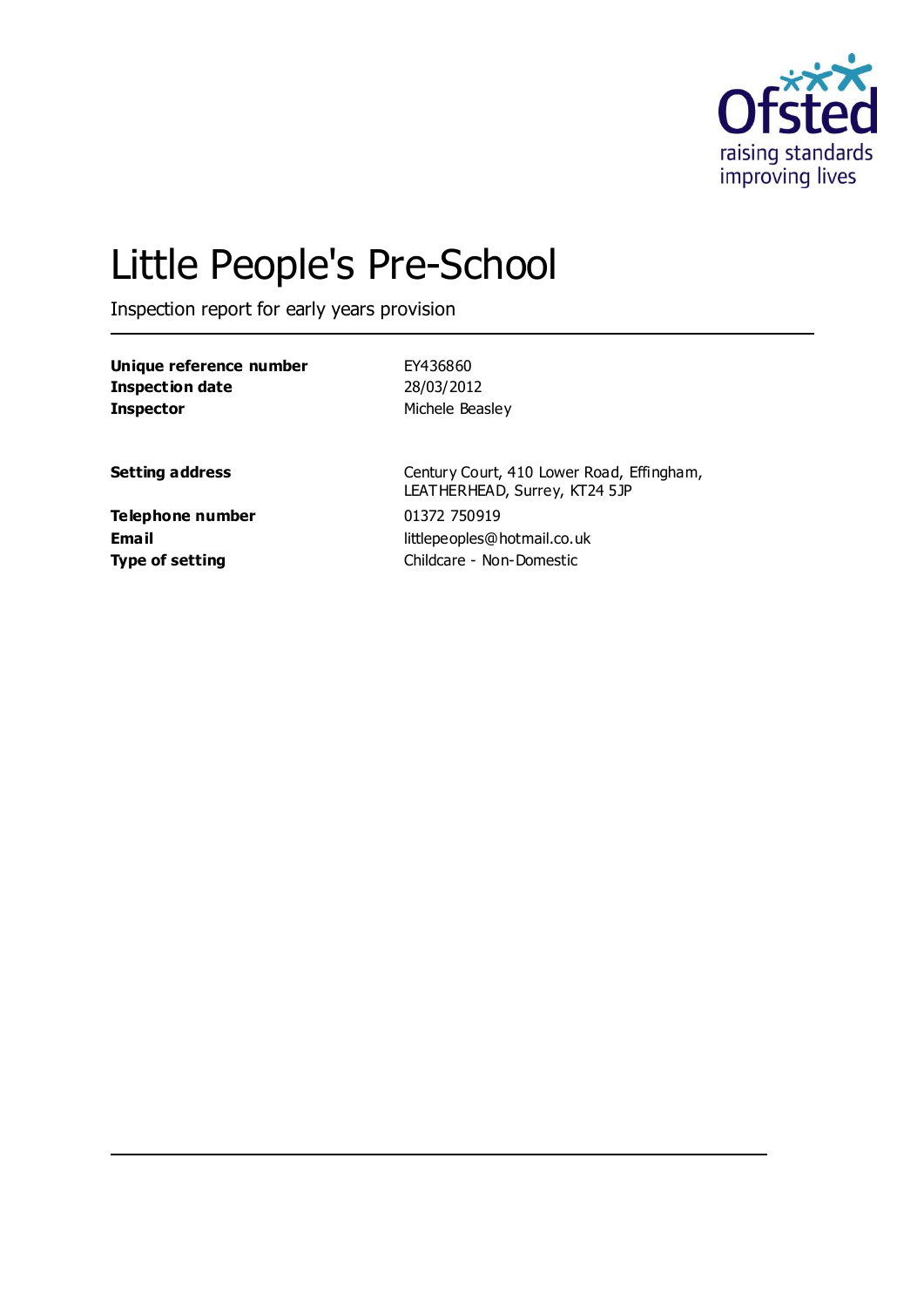The Office for Standards in Education, Children's Services and Skills (Ofsted) regulates and inspects to achieve excellence in the care of children and young people, and in education and skills for learners of all ages. It regulates and inspects childcare and children's social care, and inspects the Children and Family Court Advisory Support Service (Cafcass), schools, colleges, initial teacher training, work-based learning and skills training, adult and community learning, and education and training in prisons and other secure establishments. It assesses council children's services, and inspects services for looked after children, safeguarding and child protection.

If you would like a copy of this document in a different format, such as large print or Braille, please telephone 0300 123 1231, or email enquiries@ofsted.gov.uk.

You may copy all or parts of this document for non-commercial educational purposes, as long as you give details of the source and date of publication and do not alter the information in any way.

T: 0300 123 1231 Textphone: 0161 618 8524 E: enquiries@ofsted.gov.uk W: [www.ofsted.gov.uk](http://www.ofsted.gov.uk/)

© Crown copyright 2012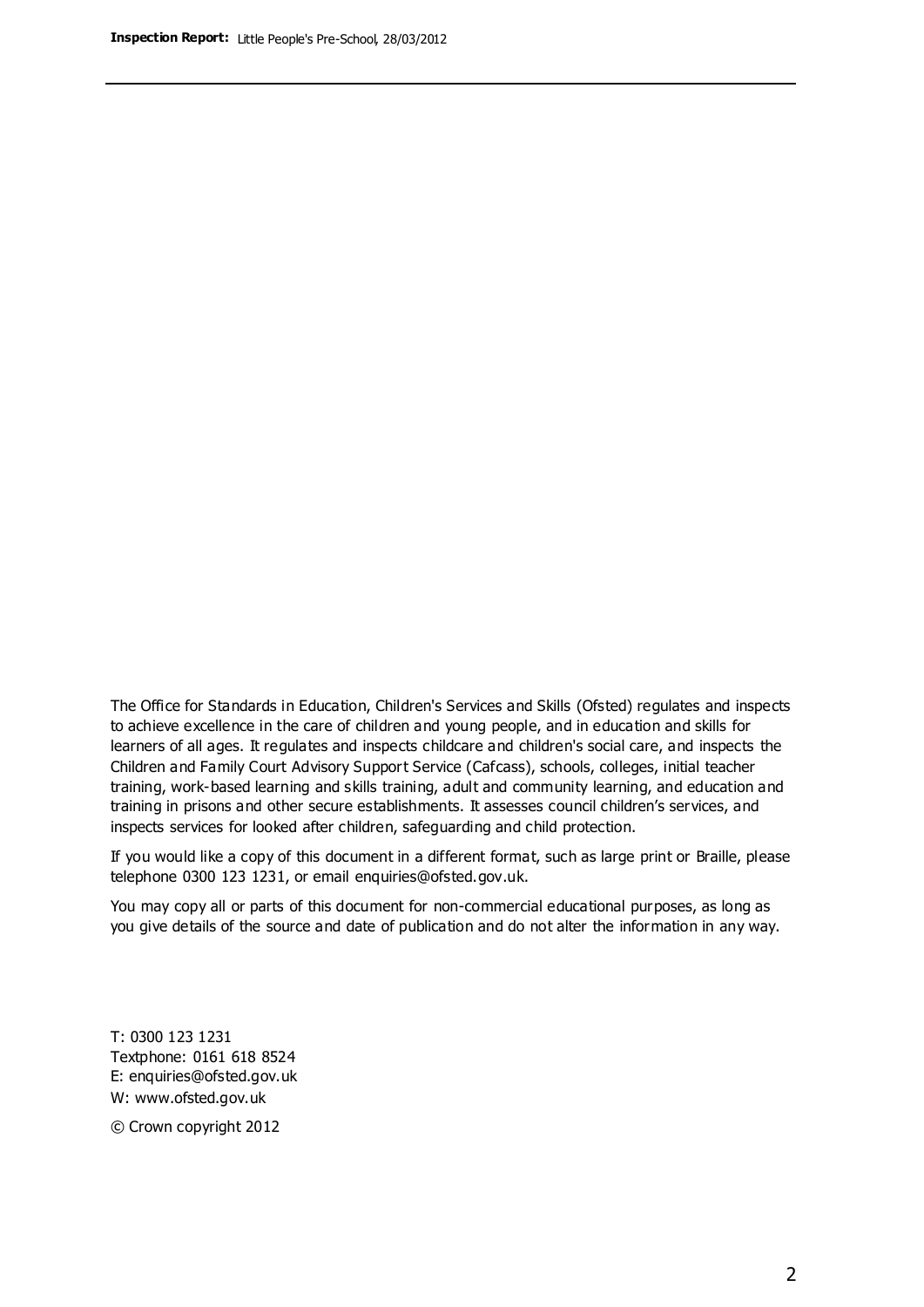### **Introduction**

This inspection was carried out by Ofsted under Sections 49 and 50 of the Childcare Act 2006 on the quality and standards of the registered early years provision. 'Early years provision' refers to provision regulated by Ofsted for children from birth to 31 August following their fifth birthday (the early years age group). The registered person must ensure that this provision complies with the statutory framework for children's learning, development and welfare, known as the *Early* Years Foundation Stage.

The provider must provide a copy of this report to all parents with children at the setting where reasonably practicable. The provider must provide a copy of the report to any other person who asks for one, but may charge a fee for this service (The Childcare (Inspection) Regulations 2008 regulations 9 and 10).

Please see our website for more information about each childcare provider. We publish inspection reports, conditions of registration and details of complaints we receive where we or the provider take action to meet the requirements of registration.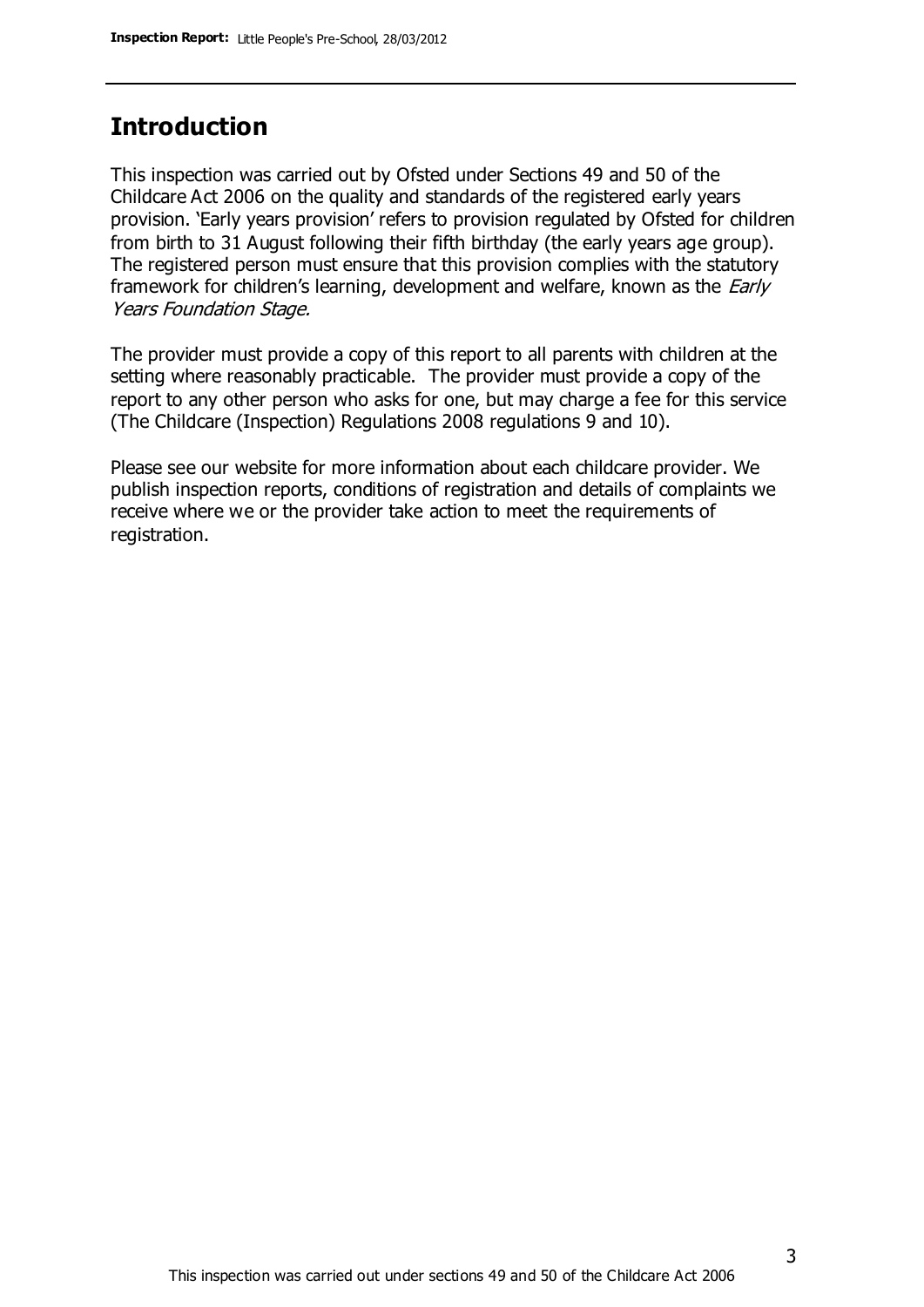### **Description of the setting**

Little People's Pre-School registered in new premises in 2011. It is privately owned and operates from Century Court in Effingham, Surrey. Children have access to two large playrooms and a further smaller room. There are fully enclosed grassed and hard play areas for outdoor play.

The pre-school is registered on the Early Years Register for a total of 40 children, all of whom may be in the early years age range with none under the age of two years. There are currently 32 children on roll. Children aged three and four years are funded for free early education. Children attend for a variety of sessions. The pre-school supports several children with special educational needs and/or disabilities and those who speak English as an additional language. The pre-school is open each weekday during term time from 9am to 3pm and children can stay for lunch. There are 10 staff employed; of whom eight have a relevant childcare qualification. The pre-school has support from external early years professionals.

## **The overall effectiveness of the early years provision**

Overall the quality of the provision is outstanding.

The children are very happy and highly secure, making excellent progress in their learning and development. Partnerships with parents are excellent and parents accredit the pre-school's clear vision and continuous improvement to the drive of the highly motivated manager and staff team. Staff maintain consistently high standards of practice and fully embrace the ethos of the Early Years Foundation Stage framework. The pre-school staff are currently evaluating the outdoor area to define areas of learning to further enhance the overall learning opportunities for the children. They implement a broad range of policies successfully and share these with parents proactively. The pre-school demonstrates an inspiring capacity to improve and implements highly effective systems to evaluate, assess and fully enhance all children's progress in their welfare, learning and development.

### **What steps need to be taken to improve provision further?**

To further improve the high quality early years provision the registered person should consider:

• encouraging the children to help plan the layout of the outside learning environment and contribute to keeping it tidy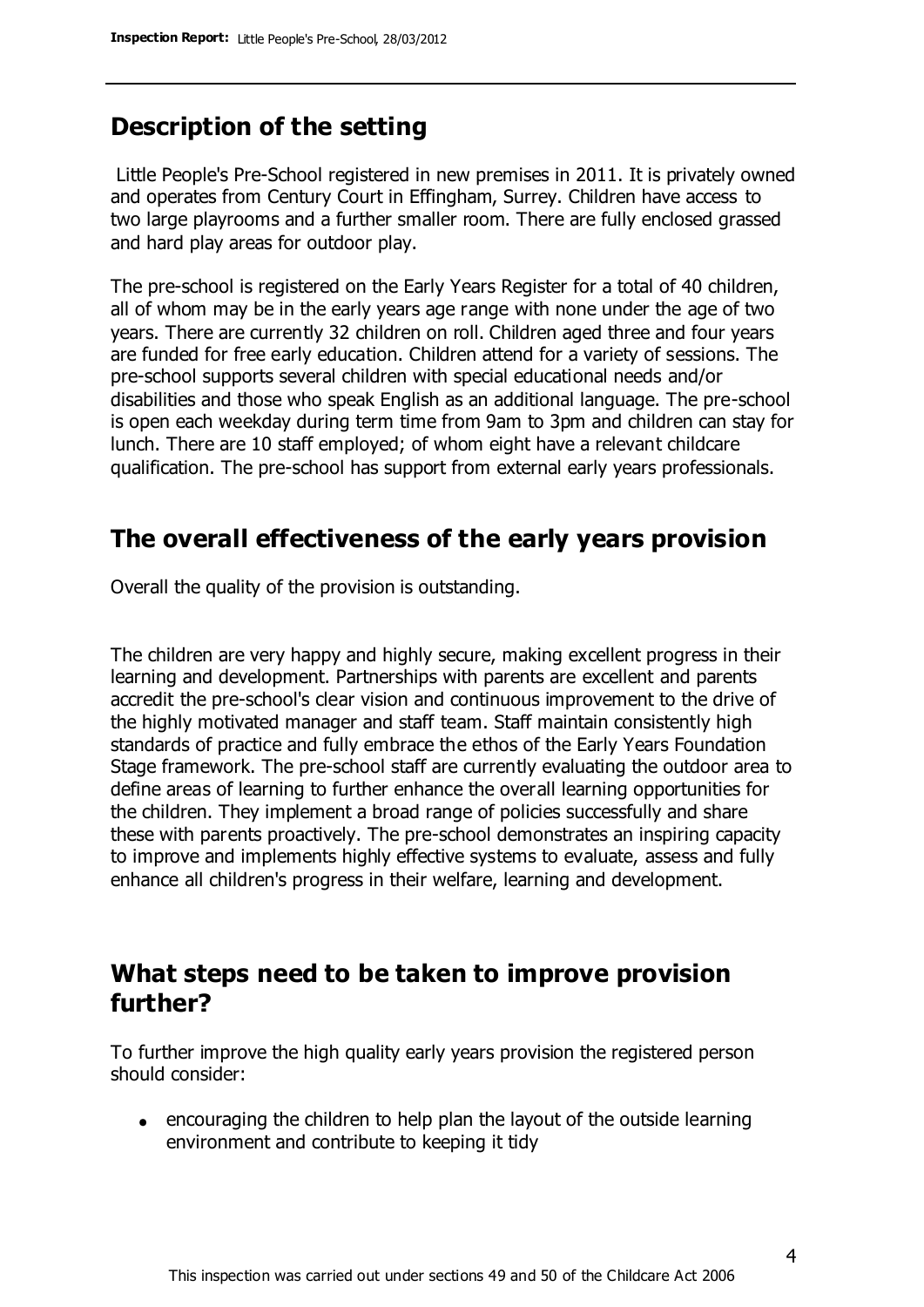# **The effectiveness of leadership and management of the early years provision**

The pre-school has developed excellent and effective procedures for safeguarding children's welfare. The designated person with responsibility for child protection takes her role seriously. Procedures are routinely shared with parents to ensure they have a very clear understanding of the pre-school's priorities for safeguarding children. The manager and staff are highly committed to providing a safe environment for children and have devised secure risk assessments for the building, outdoor space and for individual outings. Consequently, children's safety is very well supported. The environment is highly effectively resourced to fully promote children's learning and development and all equipment and resources are rotated to provide challenge and maintain children's interest.

A key strength is the way that staff support and engage with the children and their families. Not only do they support and help those families with specific needs, they make outstanding links with other partners and services in the community. Parents are overwhelmingly positive about the pre-school. They particularly enthuse about the highly effective staff team. The manager and all staff are not complacent about their provision; they continuously strive to support all children and their families.

The manager and her staff constantly review what is provided, and vary and adapt what they do in order to meet changing needs. They demonstrate an outstanding commitment to supporting and extending children's development. The close and successful links created between the early years development officer, local early years providers and the manager and staff, extensively support and enhance the work of the pre-school. The pre-school aims to meet the needs of families in the community; this is extremely well coordinated from within the pre-school and in partnership with the local authority. Staff are highly committed to continuous improvement and make excellent use of self-evaluation to help enrich outcomes for children. Staff regularly update their childcare knowledge through training. Secure partnerships have developed with parents. They receive regular opportunities to provide feedback.

# **The quality and standards of the early years provision and outcomes for children**

Children benefit from warm, friendly, and highly secure relationships with staff. Their individual needs are thoroughly understood and met extremely well. Their confidence and sense of belonging is strong because staff show genuine interest in their home lives and talk about special events children have enjoyed with their families. Children's progress in their learning is observed and assessed by staff who have a thorough knowledge of the Early Years Foundation Stage framework. Children enjoy a secure balance of adult-initiated and child-led activities, which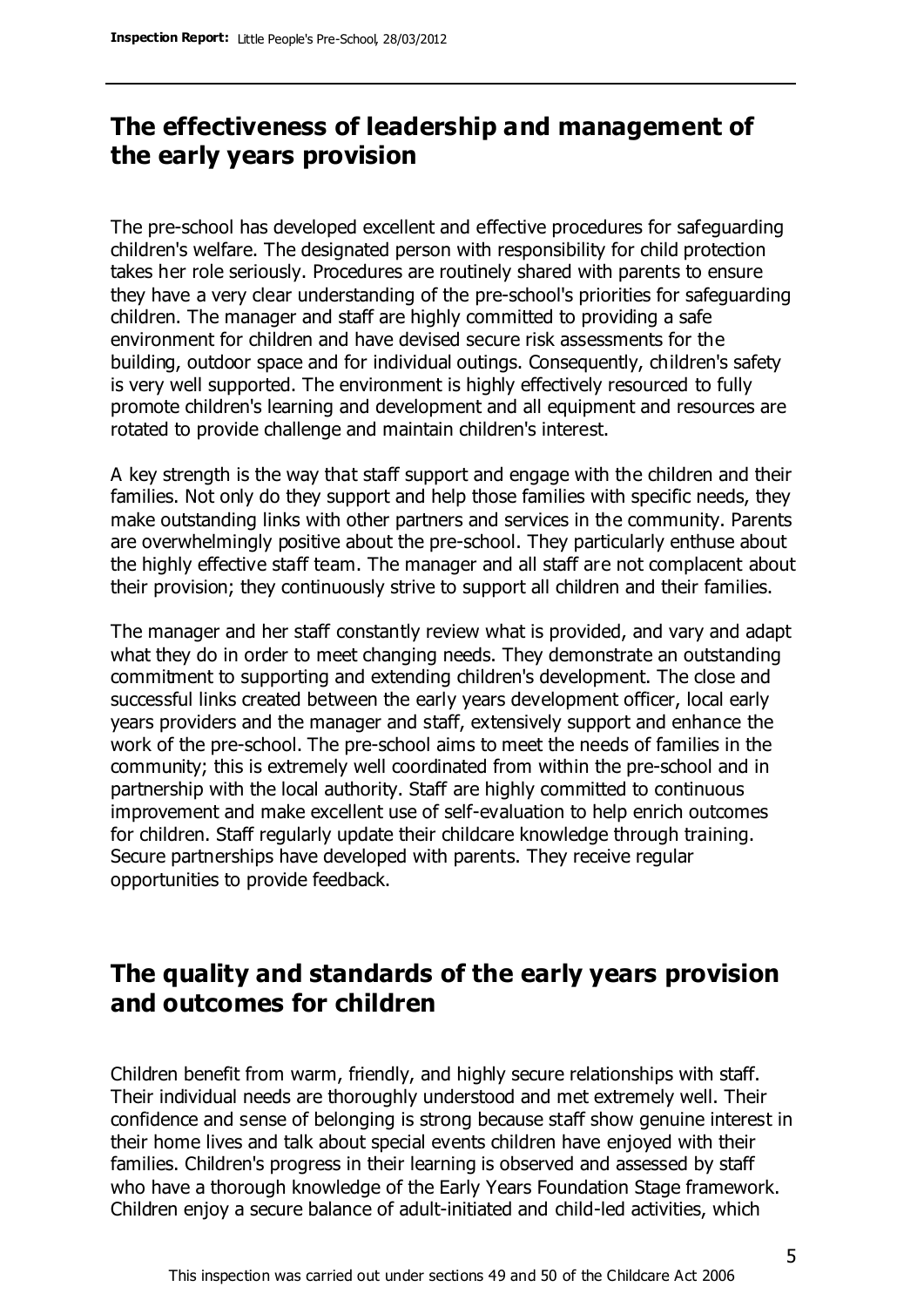help them make exceptional progress towards the early learning goals in relation to their starting points. Staff use children's 'special' books to record achievements and identify next steps in learning for each child. These records effectively inform weekly planning and successfully support children's individual learning styles. Parents are encouraged to provide useful information about their children's interests at home. This is included in the child's special book to help parents become fully involved in their child's learning. Children are developing essential social skills through their positive interactions with other children and staff. They are extremely well behaved, showing care and concern for others and understand why this is important.

Children thoroughly enjoy opportunities to practise early writing skills and paint freely. They look inquisitively at storybooks and happily use digital cameras and credit card reader machines as part of their role play. Children place coloured transparent shapes and numbers on to a light box to illuminate them. Globes are used with interactive pen pointers so children can find out information about different countries and listen to information about them. Children choose freely from an interesting selection of toys, materials and equipment to support their learning through play. Shelving and storage boxes, labelled clearly with photographs and printed words, help children make independent choices and support their emerging reading skills. Children recognise their own names and those of friends as they point to pictures of themselves and others on the selfregister board. Children enjoy making chocolate Easter nests and observe cooking chocolate melting in a pan on the stove. They delight in finding eggs on an Easter egg hunt in the garden. Visits from the fire brigade and posting Christmas cards in a local post box help children learn about their community. Photographs show children expanding their understanding of the wider world as they make a Chinese Dragon for Chinese New Year. They also enjoy going on forest walks and visiting local attractions. Children use their emerging number skills in everyday activities. For example, they use large hollow building blocks to construct a low-level obstacle course. Children talk about the position of the blocks and where to move them next. Children learn about their own safety through fun, practical activities. They learn the safety rules of using equipment, such as a climbing frame and slide. The pre-school is currently evaluating the outdoor area to define areas of learning to further enhance opportunities for the children; though they have yet to encourage the children to help plan the layout and contribute to keeping it tidy. Children understand how to leave the premises quickly and safely through regularly practising the fire drill.

Children's understanding of a healthy lifestyle is developing in many positive ways. They fully understand good hygiene routines and regularly wash their hands. Children help themselves to drinking water and a range of healthy snacks. Snacktime is available throughout the session so children can eat when they need to and enjoy uninterrupted play as a result. Strawberry picking and harvesting vegetables and herbs provide excellent opportunities for children to learn about healthy eating in a meaningful way. The promotion of healthy lifestyles and the support given to the emotional well-being of children and their families is central to this pre-school's very high-quality aims.